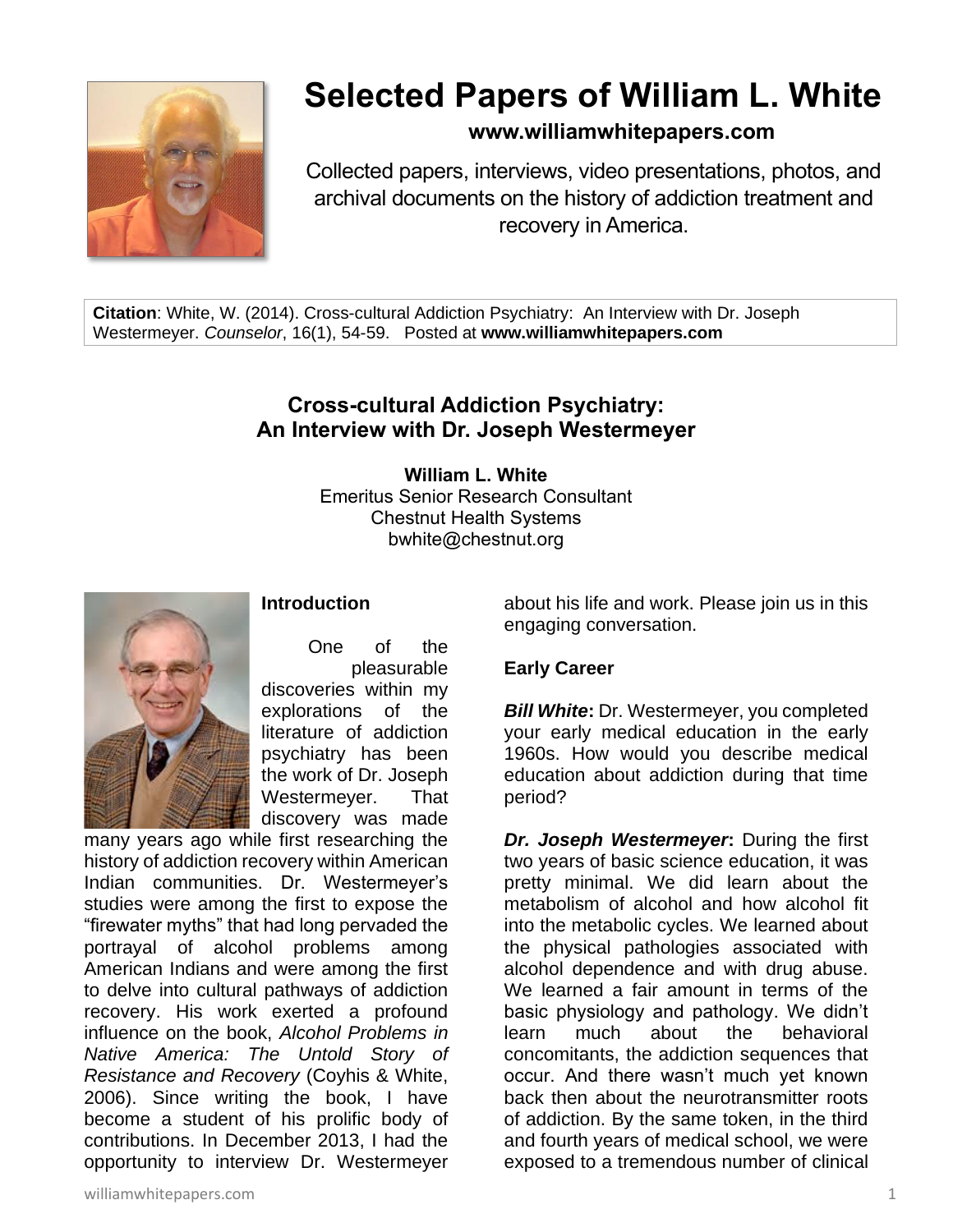experiences with people who were actively addicted to alcohol or other drugs. There was a marked discrepancy between the relatively focused and minimal information that we had during the first two years, probably adding up only to a few dozen hours, and the huge amounts of exposure we had to those conditions clinically, which would have amounted to hundreds of hours.

*Bill White***:** Yeah. In the late 1960s, you returned to school to pursue degrees in specialty training in anthropology, public health and psychiatry. What spurred your interest in those areas?

*Dr. Joseph Westermeyer***:** This interest grew out of my experiences in medical school, as well as in general practice. For example, my first patient when I was in medical school in my third year was an American Indian man who was a veteran of World War II of a notable battle in the Pacific (i.e., Tarawa). A schoolteacher, he was dying of cirrhosis of the liver. So, that event had an effect on me. While I was in general practice, I continued to see people with alcohol and drug problems.

My general practice in St. Paul exposed me to three major communities. One was a combined French-American and Native-American community whose members had ties to reservations. The second was a Scandinavian group, who, unlike many Scandinavians, weren't Lutherans. They were Baptists who had fled Scandinavia during pogroms against that group around 1900. The third community was Polish Catholic. The ways in which these different communities manifested their behavioral and family problems was of great interest to me and stimulated my taking anthropology courses on my afternoon off (a common custom during that time when medical practice involved being available 24/7).

**Bill White:** If I recall, you were also involved in Southeast Asia during that period. Is that correct?

*Dr. Joseph Westermeyer***:** Yes, that was after three years in general practice. I had completed my course credits for a Masters in anthropology, and I was interested in having a total cross-cultural experience. I looked at a variety of options and ended up going with the U.S. Agency for International Development to Laos for two years as a primary care clinician. Part of my role involved public health programs and that got me interested in public health as a venue to improve people's health.

### **Addiction Specialization**

**Bill White:** How did you move from that focus to the more specialized area of treating addiction?

*Dr. Joseph Westermeyer***:** I entered a psychiatry residency at the conclusion of my two years in Laos. The program at the University of Minnesota fostered people working on a master's degree while they did their residency program, which might vary from three to four years on average. I returned to the University of Minnesota as a graduate student in anthropology and also matriculated as a graduate student in Public Health. I finished my Public Health training toward the end of my residency.

*Bill White***:** You were part of a vanguard of physicians and psychiatrists involved in NIDA and NIAAA's Career Teacher Program. Could you describe that program from your perspective and its significance within the history of modern addiction medicine?

*Dr. Joseph Westermeyer***:** For me personally, that came at an excellent time in my career. I had finished my residency program three years earlier and had been a Junior Staff Member in the Department of Psychiatry at the University of Minnesota. I had begun to do some research on my own, and had returned to Laos on three occasions by then. My career was just beginning to take root, and then the opportunity arose to join this consortium of people from around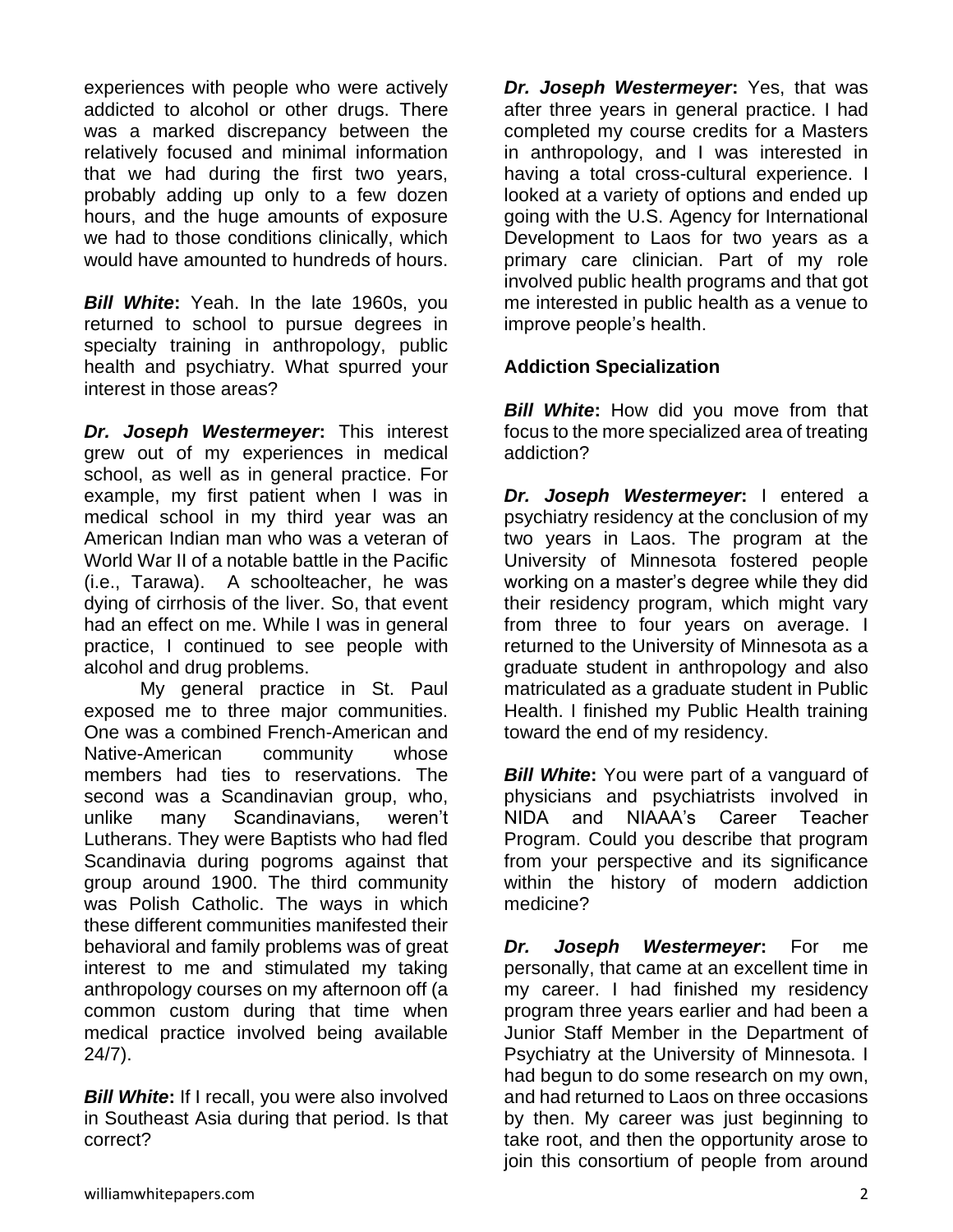the country who were brought together by the National Institutes of Health. It was a boon to me personally because I got to meet people who were interested in addiction at a time when there were very few people at my own institution who shared this interest. We met about four times a year for a week at a time and, in the first year, spent about three months at one or another facility that was involved with addiction care. Through the Career Teachers Program we came to know one another and had our interests in addiction treatment supported. It was a tremendous opportunity for many of us as individuals, but it also was a great advantage for the country and for medical education at large. This was the beginning of formalizing many guilds or professional organizations that took root among these early "career addiction fellows."

*Bill White***:** It seems that the early roots of a professionalized field of addiction medicine date to this program and that period of time.

*Dr. Joseph Westermeyer***:** Yes, the first formal organization that came out of that Career Teacher Program was a group called the Association for Medical Educators and Researchers on Substance Abuse (AMERSA). That group continues today. It's been in existence for over three decades. Two other groups influenced by the Career Teacher group was the American Association for Addiction Psychiatry, later rechristened the American Academy of Addiction Psychiatry and the American Medical Society for Alcoholism that later became the American Society for Addiction Medicine. From the beginning, the Career Teacher Program wasn't focused just on psychiatrists; it also had family practice people, internists, pediatricians, and psychologists, and basic scientists involved.

#### **Teaching and Clinical Work**

*Bill White***:** Now, from the Career Teacher Program, you spent a considerable portion of your career as an educator and as an academic administrator. If you look back over that aspect of your career, what do you feel best about?

*Dr. Joseph Westermeyer***:** I have enjoyed my clinical work with patients who have addiction problems. I still spend most of my clinical time with such patients. At the same time, I enjoyed my mentoring medical students and psychiatrists, as well as anthropologists, psychologists, and epidemiologists during their training time. And I've enjoyed my research, which has intersected with both my clinical work and my educational work. I continue to enjoy my research activities. All of these have been major themes in my career. I've cut back on administration time. I continue to work as a clinician, a teacher and a researcher.

*Bill White*: In terms of the clinical work, I have the impression that the Veterans Administration has been a laboratory of learning over the course of your career.

*Dr. Joseph Westermeyer***:** Yes, that's true. I came to be the Chief of Mental Health Services at the VA about twenty years ago this year. The opportunities at that time were tremendous. We had a program that treated about 200 addicted inpatients per year and perhaps another 200 addicted outpatients. Now, at least ten times that number of addicted patients are treated on an annual basis. The variety of disciplines and treatments provided to them are much more diverse. We are involved doing consultation with inpatients on the other services, as well as providing services to clinics located in rural areas through tele-services.

#### **Cultural Psychiatry**

*Bill White***:** You became interested in cultural psychiatry at a time psychiatry was evolving from psychoanalysis and psychotherapy to biological psychiatry and psychopharmacology. How did you swim upstream against this trend and develop a focus on cultural psychiatry?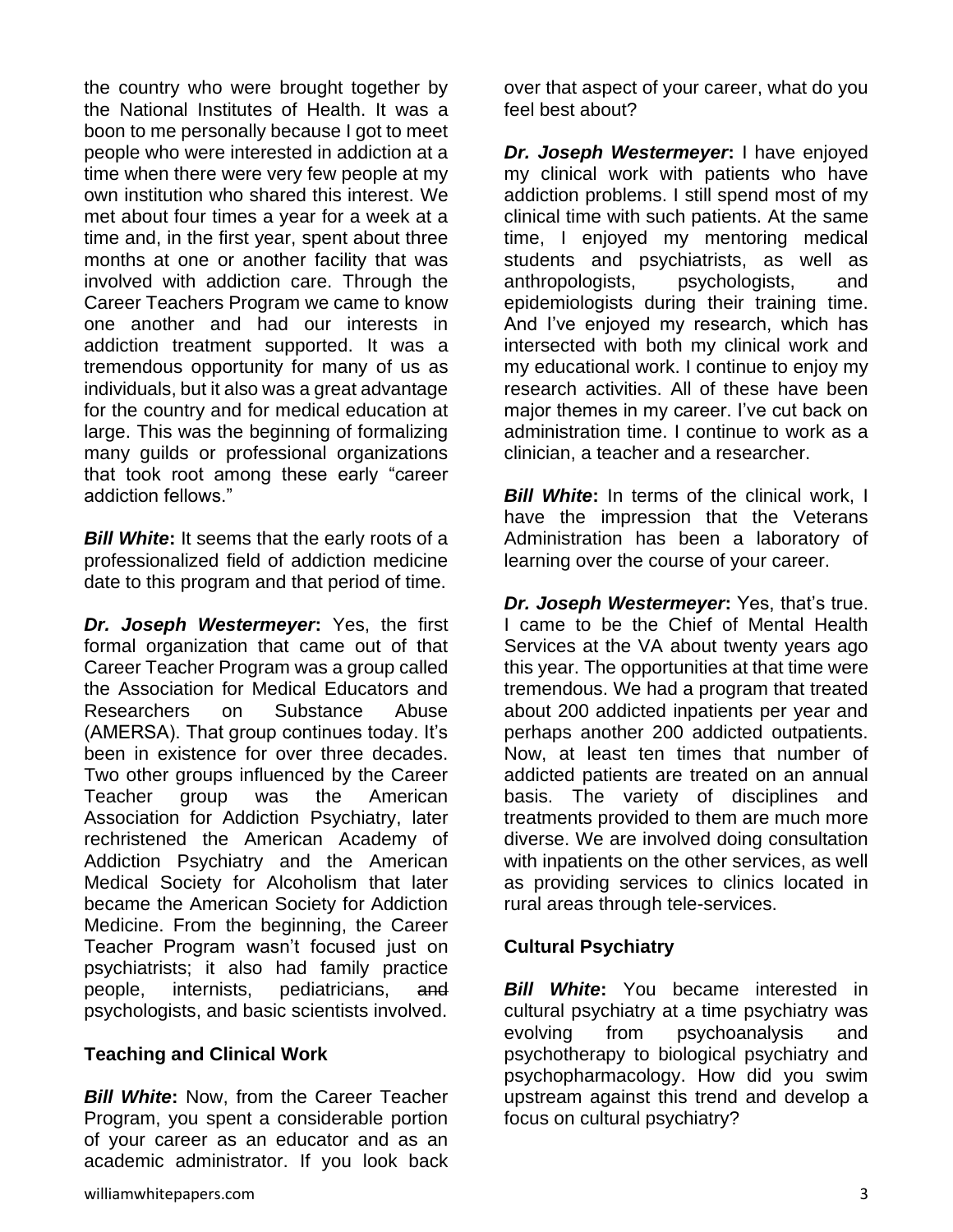*Dr. Joseph Westermeyer***:** Initially, I found people at the University of Minnesota as a graduate student and as a resident, and later when I was in general practice and in Laos, who were willing to help and support me along the way. Two were psychiatrists, the Chief of the Service and a psychopharmacology researcher (i.e., Drs. Donald Hastings and Bertrum Schiele), who eagerly supported my interests. And I'm not sure why, looking back on it. Neither of them had a background or even an interest in culture. One was an analyst and psychotherapist; the other was a psychopharmacologist. It may have been a time when academic psychiatrists were more willing to foster diverse explorations in the field, as compared to the more recent trend to help only those with one's own special interests.

I also found people in anthropology who were supportive. One was Dr. Perti Pelto, an anthropologist interested in research methodology and culture. He imbued me with the importance of methodology in doing cultural psychiatry. I was able to take the methods and the skills that I learned in both psychiatry and in anthropology and apply them to my studies of addiction and other disorders. A burgeoning interest in anthropology around that time was "applied anthropology"—not just looking at cultures as an academic pursuit, but applying cultural information and theory to social problems and to cultural change. Through those people I learned about a North American psychiatrist, Alexander Leighton, who conducted crosscultural epidemiological studies. The works of psychiatrists Ornulv Odegaard in Norway and Minnesota before World War II and Tsung Y Lin in Taiwan during World War II likewise stimulated my interest.

Three or four years out of my residency, mostly through the American Psychiatric Association, I found that there were other people like myself—young psychiatrists who had been in the Peace Corps or who had worked in ghetto settings or who had been in the Indian Health Service or who had themselves grown up in other

societies around the world and immigrated to the United States. There were also those who grew up in minority neighborhoods, African-American, American Indians, Hispanic neighborhoods, or who had come to the United States as refugees, oftentimes during childhood. These people were writing and researching. We would submit our articles to the American Psychiatric Association for its annual meeting and we'd be put in the same symposium of a morning or an afternoon, so we came to know one another and to learn from one another. We started an organization, of which I was a founding member, called the Society for the Study of Psychiatry and Culture, which still exists.

*Bill White*: Did your focus on cultural psychiatry ever stand as an obstacle for you within the larger field of psychiatry?

*Dr. Joseph Westermeyer***:** My first reaction is to say, "Absolutely not." And I think that's true on a local level where people knew me. I was the President of the Minnesota Psychiatric Association on a few different occasions and always got a lot of support. Never did anybody take my cultural interest as a thing against me. But on a national level, other psychiatrists have been suspicious not only of myself, but other psychiatrists with cultural interests. I think we have to find some way of coping with that. Many people in the Society for the Study of Psychiatry and Culture should be national leaders in psychiatry but they're not. There was a time when another cultural psychiatrist and I were put up for a national office in the American Psychiatric Association and a group of psychiatrists started a write-in ballot to make sure that neither of us was elected. I can't help but think that our identity as cultural psychiatrists was offensive to them. For another example, I was the newsletter editor for the Addiction Psychiatry group for many years, and on one occasion, I wrote an editorial on statecraft in addiction, taking into account my years of experience with the World Health Organization and having seen countries either get deeper into addiction or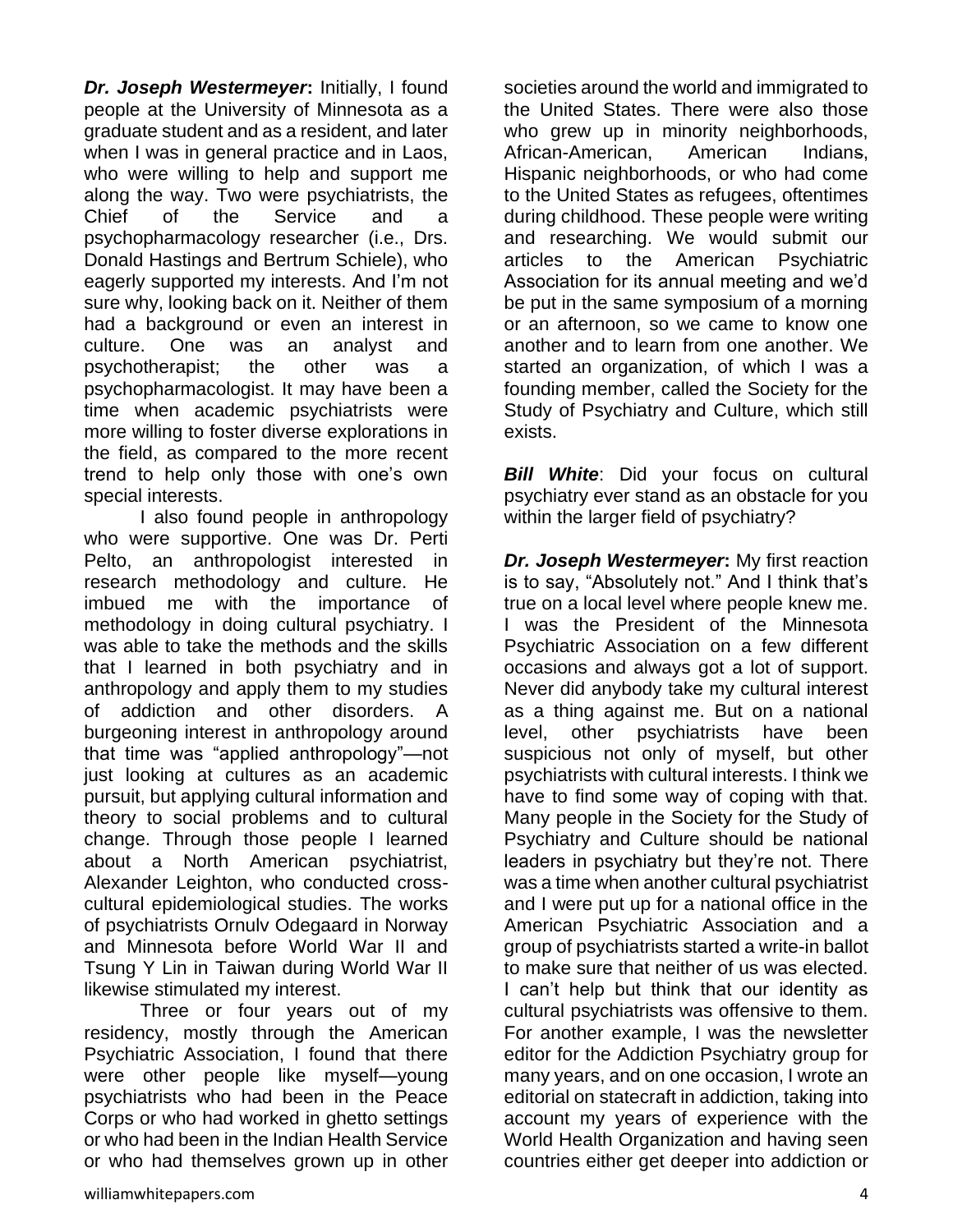dig themselves out of their severe addiction problems. In that newsletter article, I made observations about ways in which the United States had done both productive and unproductive things to address the problem. The Steering Committee saw that editorial as a political liability, and the following month, they asked me to step down. Cultural psychiatrists tend to take on issues that can make some of our peers in psychiatry uncomfortable.

*Bill White***:** What are some of the important lessons you've drawn from your crosscultural explorations that would be important for front-line addiction counselors?

*Dr. Joseph Westermeyer***:** I recommend Perti Pelto's guideline to inundate yourself in the culture, particularly if it is an unfamiliar culture that you are entering. If it was your own culture, you have to inundate yourself in subgroups within that culture so that you weren't blinded by your own idiosyncratic experiences. It's virtually impossible for any one individual to be fully enculturated into any and all aspects of their own culture, particularly if that culture has any complexity to it. So, the first step is inundating yourself, spending a year or two in that culture and going into it with a fairly open mind. Then, the second step would be to choose some topic or question of interest that you are willing to devote yourself to and learning more about it in the context of the culture. Then, the third step in this scenario is to undertake research, using both qualitative and quantitative questions. The qualitative questions give you a skeleton and a foundation and the quantitative questions add flesh and muscle and nerves to whatever it is that you are studying.

*Bill White***:** So you must enter work within these cultures as a student rather than as a teacher?

#### *Dr. Joseph Westermeyer***:** Exactly!

*Bill White***:** One area of great interest to me is the collection of papers you've done on the history of alcohol problems among American Indians and particularly, the firewater myths that have pervaded that history. Could you recap some of those myths and what you've since learned about alcohol problems and their resolution in Indian communities?

*Dr. Joseph Westermeyer***:** The lessons were from American Indian communities here in the United States, but also in communities beset with opium addiction in Asia. Those interests grew out of my clinical experience. When I first began these explorations, there was the prevalent concept in American Indian communities as well as in communities in Southeast Asia that alcohol use in the former and opium use in the latter were not significant problems. They were portrayed as a resource that could help people relax, give them time out, and help them with recreation. Alcohol or opium relieved boredom or pain, and any problems related to such use were considered minimal – those were the prevailing viewpoints at the time. This notion of denial, first of all, held that there wasn't a problem. Second, if you provided contrary information drawn from clinical experience or epidemiologic studies, this information would be minimized: "Yes, there is a problem, but it's a small one." These were the attitudes of the movers and the shakers of the society who were in a place to do something about it. Third, if you got them to turn the corner (by showing them epidemiological data) and say, "Yes, there is a pretty serious problem if ten percent of our people have this addiction," then they would say, "Well, but this isn't our problem; other people brought this poison to us," or "This is not what we were like before this thing happened and now we're changed. We didn't do this to ourselves, somebody else is to blame. Somebody else has to solve the problem." In sum, the early denial of a problem was followed by minimization, and then by projection of responsibility for the problem being somewhere else. Sometimes, a community leader might say, "Well, this is your problem as a clinician, but it isn't my problem as a community leader." Or a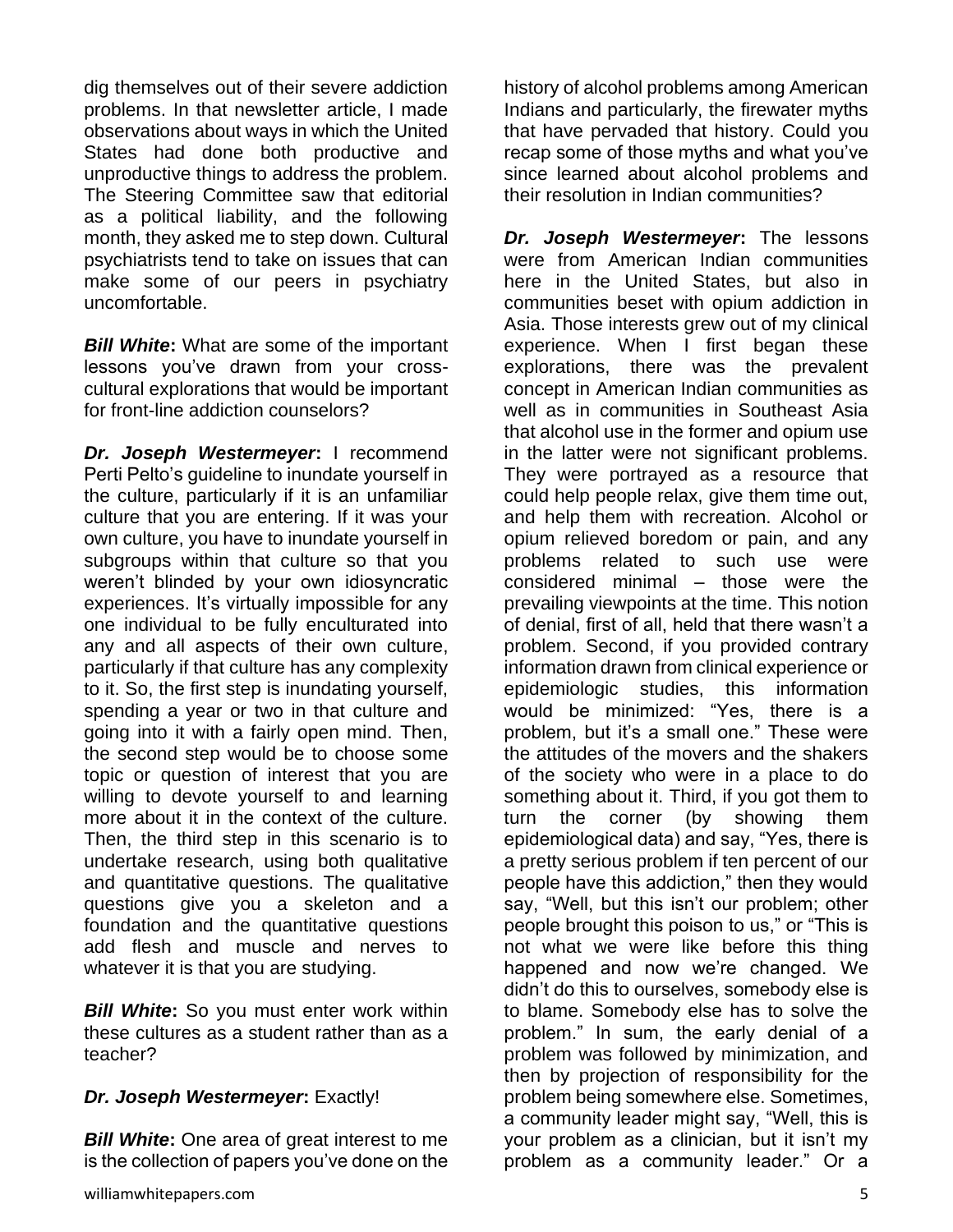teacher would say, "It's your problem as a doctor, not my problem as a teacher." So, there are these three elements of denial, minimization and projection that you have to recognize at a basic cultural level before you can do anything beyond what we can accomplish as clinicians.

*Bill White***:** One of the firewater myths is that American Indians have a biological vulnerability that makes alcoholism almost inevitable. This is in sharp contrast to more recent analyses that place the roots of alcohol problems in Indian communities within historical or cultural influences. How have you reconciled these views?

*Dr. Joseph Westermeyer***:** Biological vulnerabilities do exist across individuals. Studies among American Indians and other groups show individual differences in metabolism and in vulnerability. However, the individual differences within any one culture greatly exceed the rather small differences that occur from one culture to the next. I don't want to ignore biological influences, but to ascribe this complex behavior solely to biology is an oversight.

Cultural, social, psychological, and familial characteristics are the domineering factors at the root of these problems. Biological factors provide the instrumental means by which these conditions are made manifest. In societies with very low rates of addiction, those folks who lose contact with their cultural roots have rates of alcoholism as great, sometimes even greater, than people that have already high rates of alcoholism. Culture and society really have been neglected as being potent carriers of the etiologies of alcoholism. By the same token, addiction involves physical processes along with psycho-behavioral and sociocultural processes. Genetic components likewise play a role, but sociocultural factors can facilitate addiction in those with minimal genetic predisposition, or prevent addiction in those with high genetic propensity to addiction. But we can say that about virtually all of the psychiatric disorders that we treat- - depression, anxiety and other physicopsychological conditions--vary tremendously from one society to the next because of the basic socio-cultural-familial characteristics that trip them off and make them manifest.

*Bill White***:** Did your work in Indian communities and in Laos inform your later interest in addiction problems among immigrants and migrants?

*Dr. Joseph Westermeyer***:** I've been interested in how some groups have been able to reduce their substance disorders with migration or immigration, while other groups have the problems continue or worsen. Following immigration, some ethnic groups have developed alcohol problems in just the way that alcoholism developed among many American Indian tribal groups. Opiumsmoking developed among some but not all cultures in Southeast Asia following immigration to the United States.

*Bill White***:** What do you think shifting policies toward cannabis will mean for the future of cannabis dependence and its treatment?

*Dr. Joseph Westermeyer***:** If medical marijuana plays out like iatrogenic opioid addiction has, we can expect that cannabis addiction will increase over its recent 4% prevalence rate in adults (2011 data). However, we may not be aware of the nature and extent of medical marijuana problems for decades since – like Native American binge drinking and Asian opium smoking in the past -- the early stages will remain largely hidden. If our current cannabis epidemic expands, the problems will accrue incrementally over a few decades. Eventually, when virtually everybody is involved in some way or another with the resulting problems, the society can no longer ignore their import and the need to do something about them arises. This scenario has prevailed with our alcohol and iatrogenic opioid epidemic; it is reasonable to expect that it will play out similarly with cannabis.

## **Evolution of Addiction Treatment**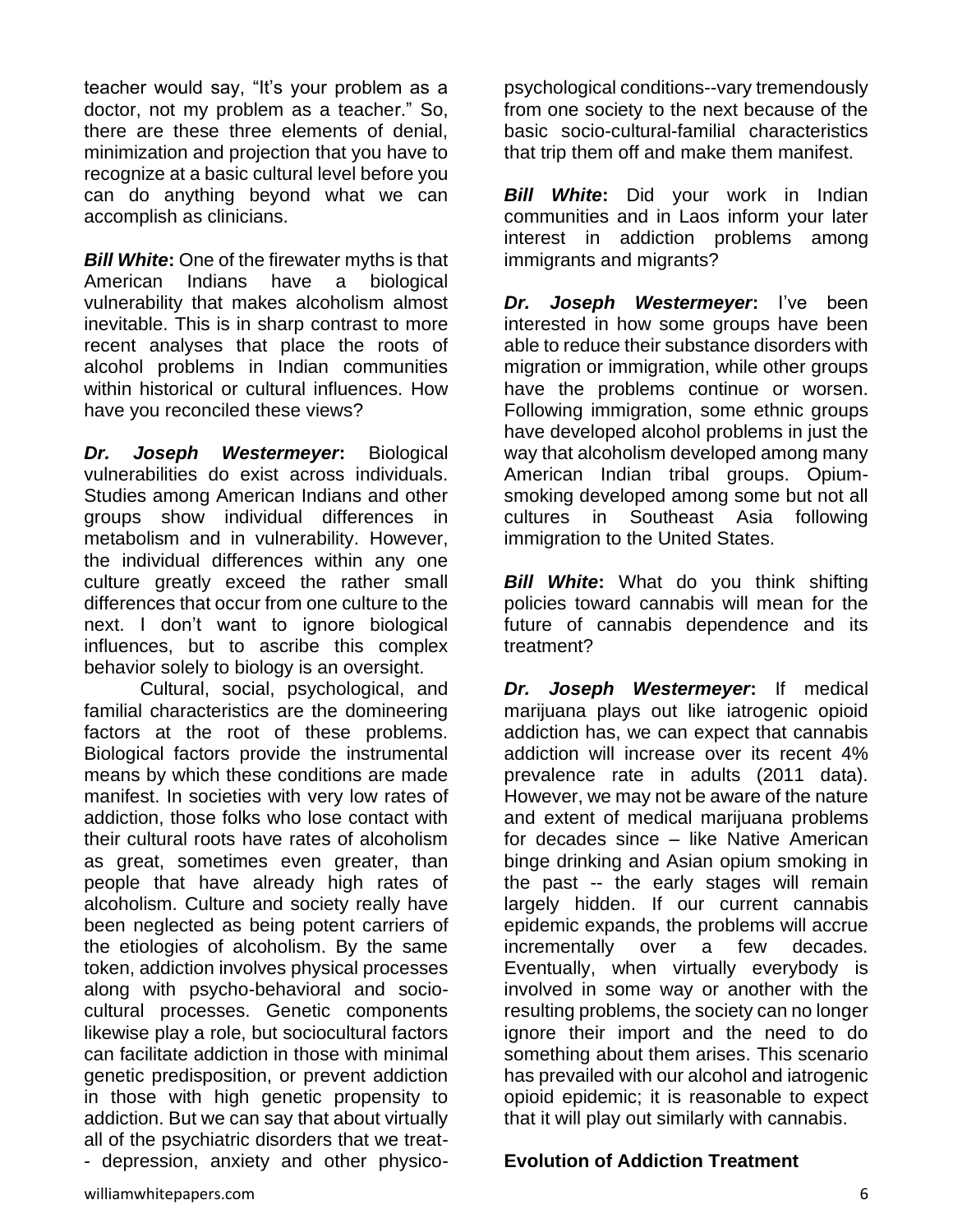*Bill White***:** You've worked for more than four decades in that field of addiction treatment. What do you think are some of the most important historical milestones within addiction treatment over the course of your career?

*Dr. Joseph Westermeyer***:** Perhaps, the most momentous thing I've seen take place is how national, state, and community leaders outside of clinical medicine have begun to pay attention to addiction. The involvement of community leaders, religious leaders, educational leaders, police departments, and the judiciary have created a social re-definition of the problem. Now we have drug courts. Instead of sending all criminal addicts away to prison, drug courts work with them to try and reverse their addiction. Many American Indian tribal leaders now will readily say addiction is one of their biggest problems. A few decades ago, the Native American leaders in Alaska, for example, decried a clinical investigator who called attention to the widespread alcohol abuse in Alaska. And now, I don't think you'd find a leader in Alaska who would deny that this is a major problem that he or she would have to address in their role as a community leader. Many religious leaders have picked this up. Educational disinterest is one weakness that remains, especially the college addiction problem. Many colleges around the United States have huge problems with alcohol abuse that unfortunately are not being resolved because educational leaders don't feel empowered or imbued with the notion that they can and need to do something about it. Or they minimize the problem by simply hiring a counselor to take care of this, but don't see it as something that all of their faculty, in all of their courses, and all of their students need to take to heart.

*Bill White***:** You have witnessed the widespread dissemination of a whole new generation of medications in psychiatry and I'm wondering if you recall what it was like when there were early attempts to use those

*Dr. Joseph Westermeyer***:** One of the biggest problems early on was the use of the benzos to replace alcohol and opiates. We've not yet gotten away from that practice. Large numbers of people abuse and become addicted to benzodiazepines. Early on, psychiatrists rarely prescribed benzodiazepines but are now one of the main offenders in giving people open-ended prescriptions for benzodiazepines. I think that that was and continues to be a problem promulgated by some primary care physicians and psychiatrists nowadays.

Early on, many alcohol and drug abuse counselors recommended cannabis to patients. That was a huge problem for many years until, eventually, the profession of counseling recognized that this was not helping. Many counselors ended up having enough problems so that they stopped prescribing or recommending cannabis to their clients.

In terms of the anti-depressants and the anti-psychotics and the mood stabilizers, properly applied, I think these have been a great help to many people during recovery. A proportion of people who achieve sobriety still have episodic depression, panic attacks, and so forth. These medications have been helpful to them. And some of our addicted patients, particularly those using stimulants or the hallucinogens, have psychotic episodes. Some of these conditions resolve without medications, but some don't. The anti-psychotic meds have helped these folks get their life back again.

**Bill White:** How would you characterize the state of addiction treatment and the addiction treatment field in 2013?

*Dr. Joseph Westermeyer***:** There have been some wonderful accomplishments. The epidemiologic data reveal that middleaged, middle class American males have benefitted greatly. The death rate related to alcoholism has improved considerably in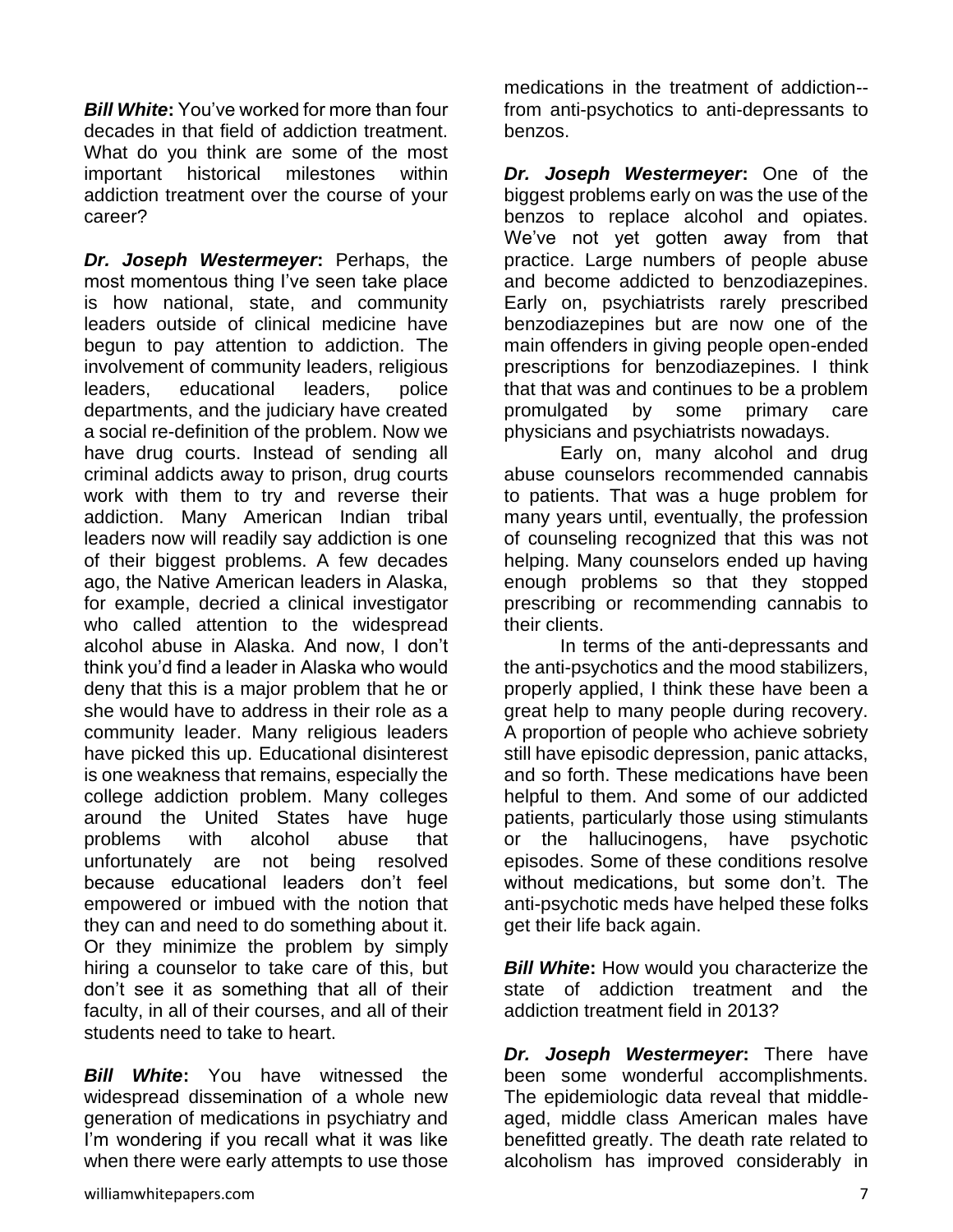that group of men. Self-help groups or mutual help groups like AA, the residential programs, the health insurance that's been available – all of these interventions have benefitted the middle class, middle-aged, largely Caucasian male.

By the same token, if you look at the rates among women, although they're much lower than they are among men, they haven't improved very much. Or if you look at the rates among young men in their teens and twenties, those rates haven't improved and they may have even gotten worse. Elements of our society that were creating the greatest number of problems, the middle-aged, middle class males, have benefited, but we haven't made much of a dent with the others. That isn't to say that they aren't getting more treatment nowadays, but it certainly isn't preventing them from continuing to suffer health problems.

*Bill White***:** What are your thoughts about the past, present or future role of psychiatry in the treatment of addictions?

*Dr. Joseph Westermeyer***:** We've been trying to share this problem with more and more people and I think we've succeeded. The American Society for Addiction Medicine (ASAM) outnumbers the American Academy of Addiction Psychiatry (AAAP) by about three times. By the same token, there's plenty left for psychiatrists to do. We must avoid treating people with addictive medications that can expand their miseries rather than ameliorate them. Many people with addictive disorders who didn't have psychiatric problems prior to addiction do have psychiatric problems after addiction. It may be due to the drug itself, particularly the stimulants; cocaine and stimulant drugs that can precipitate psychosis or cause small strokes. Those folks can be changed irreversibly by their drug abuse. Traumatic brain injury is common in those with addictions. There's going to be ongoing need for us to be of help to addicted people with a wide variety of problems.

**Bill White:** Through your work, you've emphasized the role of community and culture in addiction recovery but you've also examined the role of medications in recovery initiation and maintenance. How do you see the future integration of medication with those broader psycho-social and community supports?

*Dr. Joseph Westermeyer***: I see it gradually** changing over time. Initially, when I got into this field, we would be treating a patient with one of these medications and then refer them to a mutual help group, only to have the mutual help group start working on them to discontinue the medication. So that has been a problem, but sometimes it's been a help. I have a patient right now who has an unlimited supply of prescribed benzodiazepines and the group has been leaning on him to stop using benzodiazepines. Their intent for people not to abuse their medication has been wonderful. In addition, their leaning on people who are benefitting from the medication has definitely cut back from what it once was.

Some dilemmas do exist with certain medications. For example, Antabuse (disulfiram) can be a great help if it's monitored. If you just give the patient a prescription for three months and ask them to come back: I wouldn't even bother doing that. By the same token, we have a lot of patients who are on monitored Antabuse (e.g., their continued involvement at a job or the family providing shelter for them hinges on their taking Antabuse): that's been greatly effective. The use of contingency contracting with some of these medications has great potential.

*Bill White***:** What do you see as the future of medications such as methadone and buprenorphine?

*Dr. Joseph Westermeyer***:** I've been involved with methadone programs for over three decades, going on four, and I do have a certificate to prescribe suboxone. I have patients on suboxone, and I'm a Medical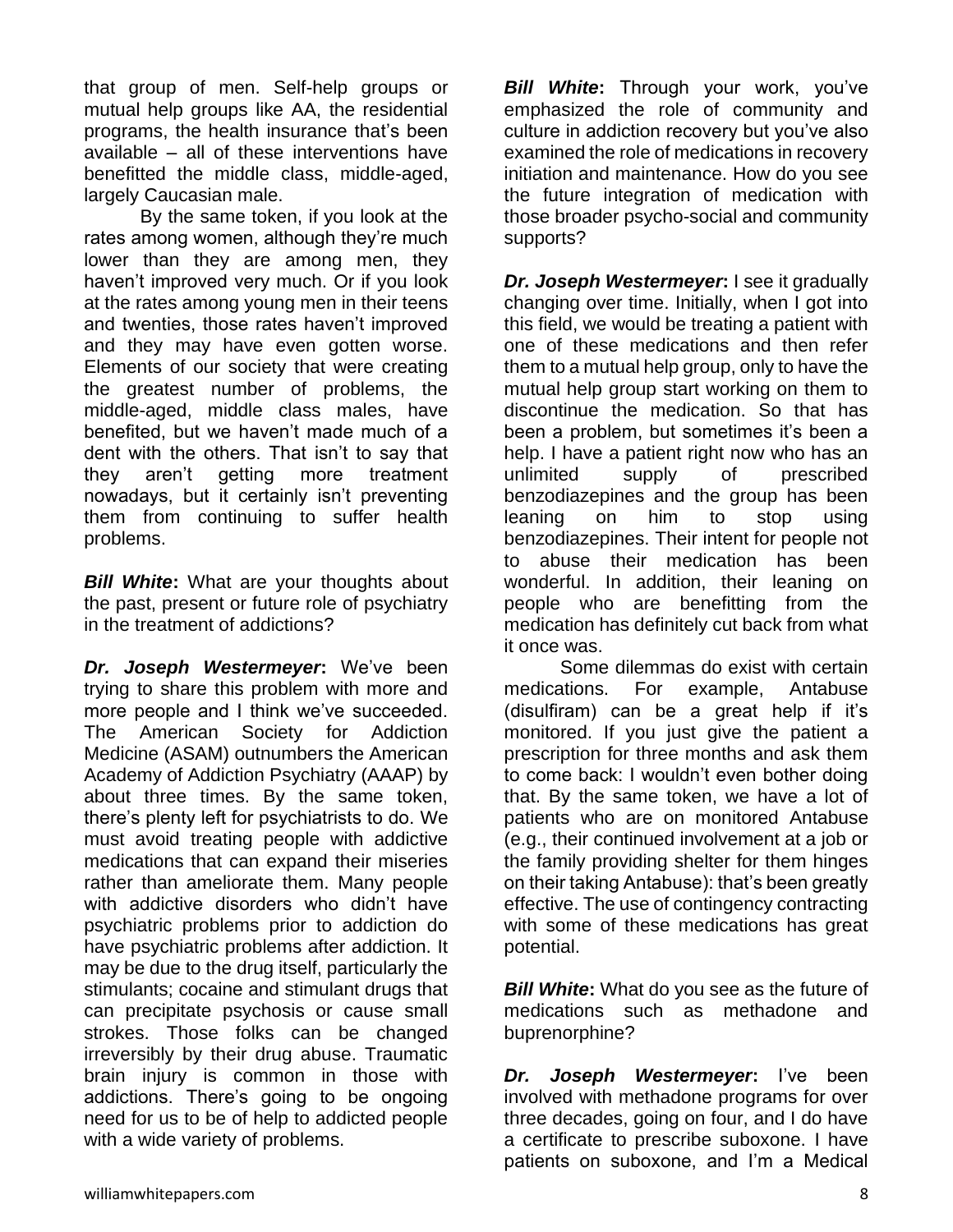Director of a methadone program. I'm in favor of these medications, but I'm not in favor of the way that these medications have been leaking out into the illicit supply route. Casual attitudes among some programs and some physicians about what happens to the medication and an over-expectation that the medication alone will provide a stable lifestyle are problems. Governmental agencies should be monitoring diversion. The overwhelming ease with which physicians, dentists, licensed nurse practitioners, and pharmacists, were willing to foster people being on huge amounts of opiates, or diverting opiates for profit into the illicit channel, fueled the iatrogenic opioid epidemic. A lot of work needs to be done to put suboxone and methadone back in their proper place. If that isn't done, society will take it away from the patients who benefit from it, as well as taking it away from clinicians like myself who feel that it's a very useful aspect of our armamentarium to help addicted people.

#### **Career-to-date Reflections**

*Bill White*: You have been such a prolific writer throughout your career. How have you been able to integrate that into your administrative, teaching, clinical and research activities?

*Dr. Joseph Westermeyer*: From childhood, I never got involved in watching TV. That void freed up most of my evenings for reading and writing. That habit was confirmed during my two years in Laos (1965-67), where there was no TV and evenings were given to reading, writing and studying Lao or Hmong languages. I like music, and often have music in the background when I'm reading or writing.

Upon returning to the U.S., I started residency. My days were given to clinical work, supervision, and frequent seminars, with evenings devoted to reading and writing. My wife started grad school, so her evenings continued along the same lines. And our children went to schools where homework was required. We'd take a study break each evening to play Ping-Pong, darts, or make popcorn. So it became a family tradition. I'd also write on Saturday mornings if I didn't have hospital rounds, Saturday afternoon for chores, and Saturday evening for a party or dinner out. Sunday was for time-out with the family (church in the morning, skiing, swimming, etc. later in the day), but often reading or writing in the evening. On vacations, reading or writing in the evening was relaxing and enjoyable for me -- and still is.

*Bill White***:** What have you liked most about working in this field now for these past four decades?

*Dr. Joseph Westermeyer***:** Wow, that's a big question. I would say one of the things I've enjoyed is the opportunity to be involved in a societal issue much bigger than myself. I didn't think this through when I was a young man but, but looking back on my own life and the life of my patients and my peers, I see a larger picture. Deciding early on goals that are bigger than one's self and that serve a larger social body is conducive to good mental health and getting through the vicissitudes of life. It's good to not just live for successes alone but to realize that you've identified yourself with an important social need.

Certainly, the improvement that I've seen in many of my patients has been a great support through my life. Even the reversals goad me on to keep involved. On a very personal level, my teaching and mentoring, as well as my research have provided many rewards in my lifetime.

*Bill White:* Is there any guidance you would offer a young physician or counselor who was just starting out and considering working in this field?

*Dr. Joseph Westermeyer***:** First of all, having a real interest at heart would help. I mean, when I first began, there hadn't been any substance abuse in my family or in my personal life so I didn't have any personal motivations. By the same token, I had been